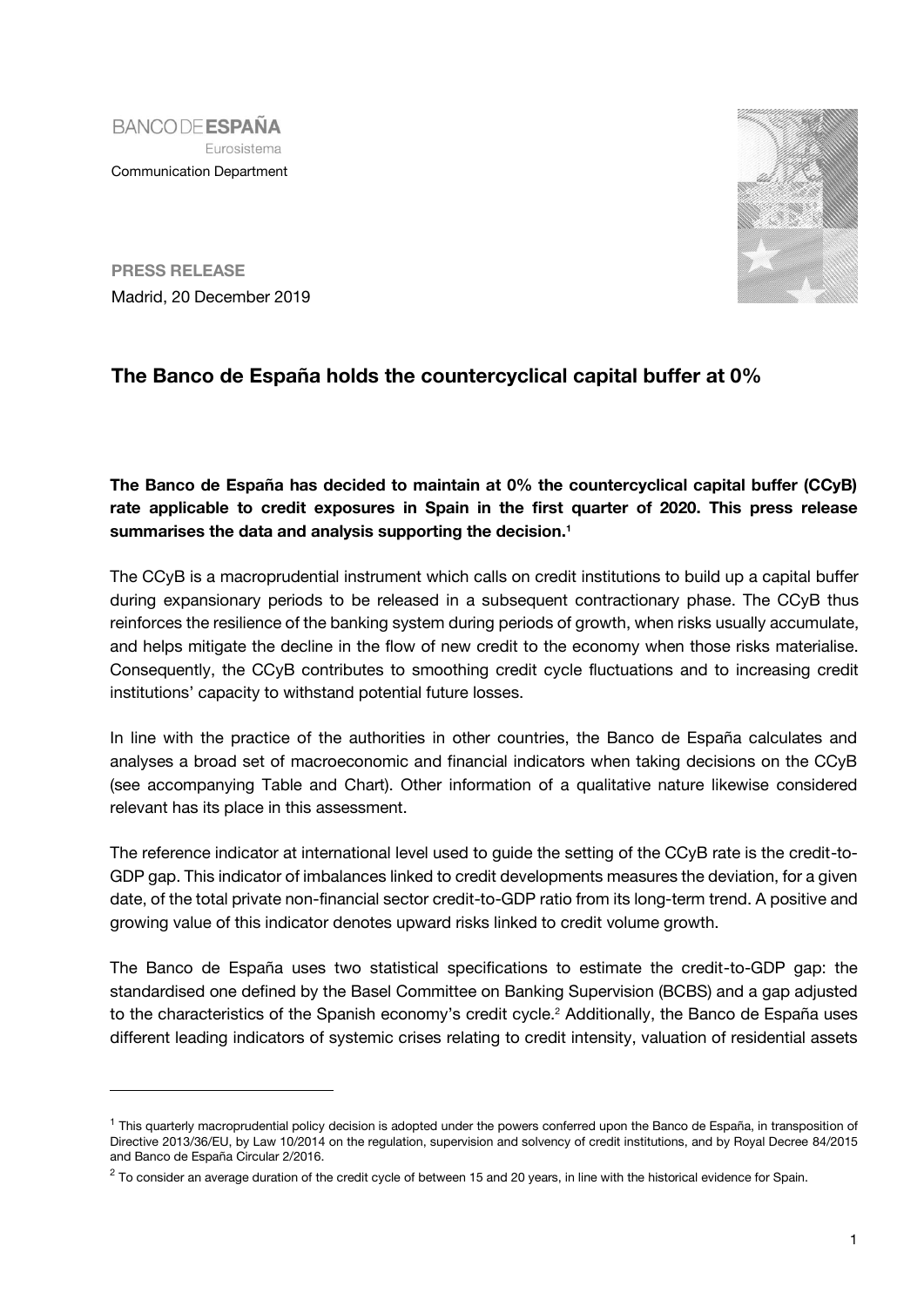in the real estate sector, private non-financial sector debt servicing, the current account balance and GDP growth, as well as its own econometric models for estimating imbalances in the credit cycle.

On the latest information available, for June 2019, the estimation of the adjusted credit-to-GDP gap for Spain is still in negative territory (-6.8 percentage points), although it shows progressive convergence to the long-term equilibrium level.<sup>3</sup> The projections of the adjusted gap suggest that it could stand at positive levels in late 2020.

In relation to other indicators monitored to assess macrofinancial risks, the credit-to-GDP ratio decreased slightly in the past quarter (153.1%), in line with the behavior of recent years, while the indicator of credit intensity barely changed. As regards indicators of house price overvaluation, in the second quarter of the year they remained near the estimated equilibrium levels and they are projected to continue on the same path over the next three years. The ratio of households' and firms' debt service to their disposable income held stable at low levels owing to the current low interest rate environment, while the current account balance (in terms of GDP) continued to show a surplus.

With regard to the business cycle, according to the latest estimates by the INE, GDP seems to have increased at a quarter-on-quarter rate of 0.4% (2.0% year-on-year) in the third quarter of the year. The output gap, at positive values since 2018, continued increasing. During the current phase of economic recovery, the output gap appears to be leading the adjusted credit-to-GDP gap.

In all, the analysis performed by the Banco de España substantiates holding the CCyB rate at 0%. However, if the baseline projections scenario is confirmed, some of the above-mentioned indicators would exceed the reference thresholds for activation of this macroprudential instrument over the forecast horizon. In this regard, it should be noted that following its eventual activation credit institutions have a twelve-month period to meet the requirement.

Nevertheless, the baseline projections scenario is currently subject to several risk factors tilted to the downside<sup>4</sup> , due to essentially external sources (further and more persistent weakening of global economic activity, eventual implementation of protectionist trade measures at the global level, and the uncertainty still surrounding the United Kingdom's withdrawal from the EU). If such risks were to materialise and significantly impact Spain's GDP, the current diagnosis would consequently change.

In accordance with the procedure set out in Article 5(1) of EU Regulation No 1024/2013, the present CCyB rate decision of the Banco de España has been previously consulted with the European Central Bank. Also, this decision has been communicated beforehand to Spain's Macroprudential Authority

l

 $3$  The standardised credit-to-GDP gap, under the statistical specification defined by the BCBS, would show a value of -46.3 pp. This estimation has technical limitations which mean that it is not suited to the case of European countries such as Spain that have historically undergone pronounced credit growth and declines. The benchmark CCyB rate, which maps the credit-to-GDP gap to CCyB rates, would stand at 0% for the first quarter of 2020.

<sup>&</sup>lt;sup>4</sup> See the [autumn 2019 Financial Stability Report](https://www.bde.es/bde/en/secciones/informes/boletines/Informe_de_Estab/) of the Banco de España, dated 31 October 2019, and the Macroeconomic projections [for the Spanish economy \(2019-2022\)](https://www.bde.es/bde/en/secciones/prensa/notas/Briefing_notes/) of the Banco de España, dated 16 December 2019.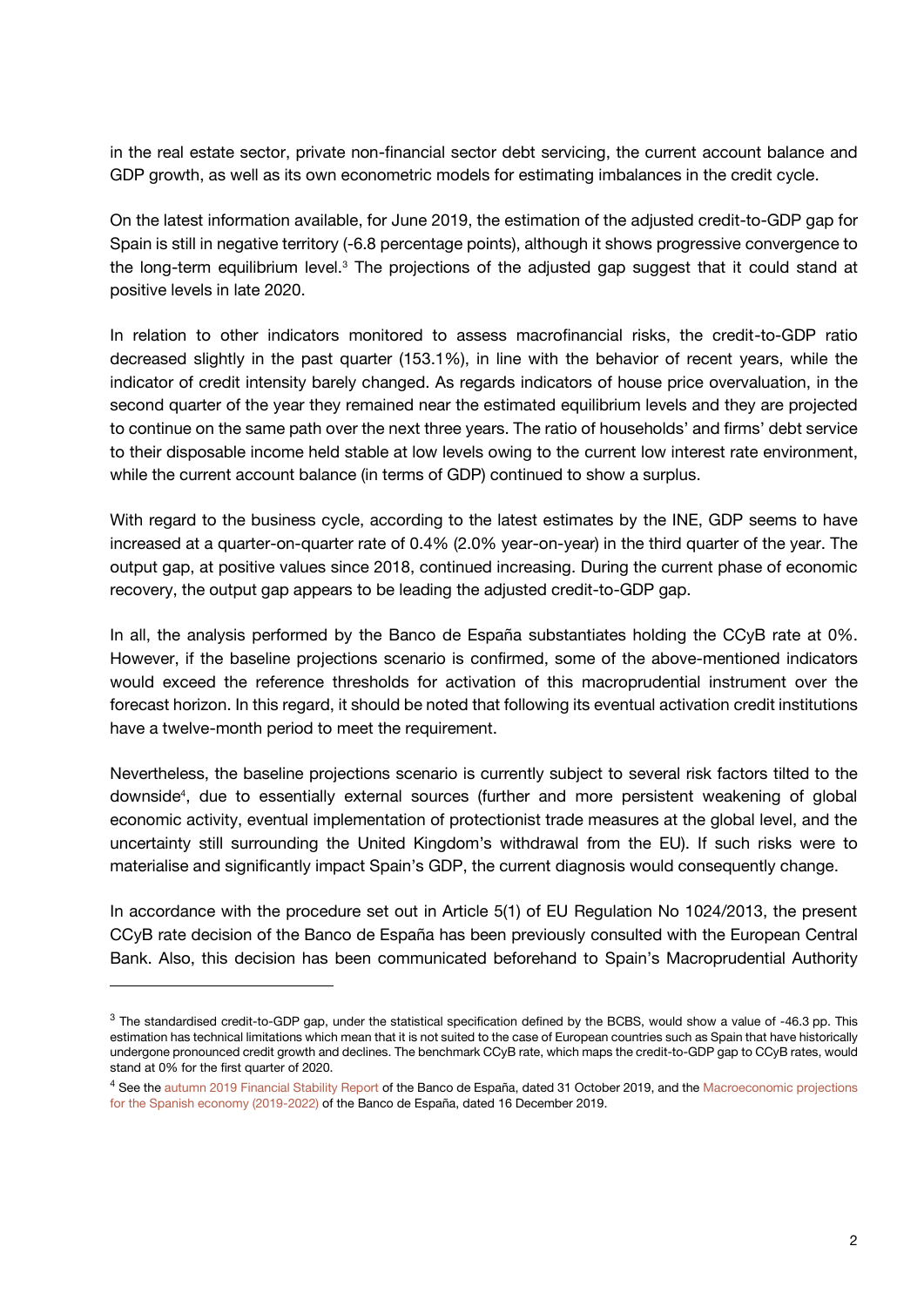Financial Stability Council (AMCESFI), as envisaged in Article 16 of Royal Decree 102/2019 and in the Single Additional Provision of Royal Decree-Law 22/2018.<sup>5</sup>

The Banco de España's earlier decisions on quarterly CCyB rates are available at [this link](https://www.bde.es/bde/en/areas/estabilidad/politica-macropr/Fijacion_del_po_abd79f06544b261.html).

l

 $^5$  The AMCESFI has not issued an Opinion on the proposal of this decision since the new measure does not entail any change from the CCyB rate measure prevailing in the previous quarter.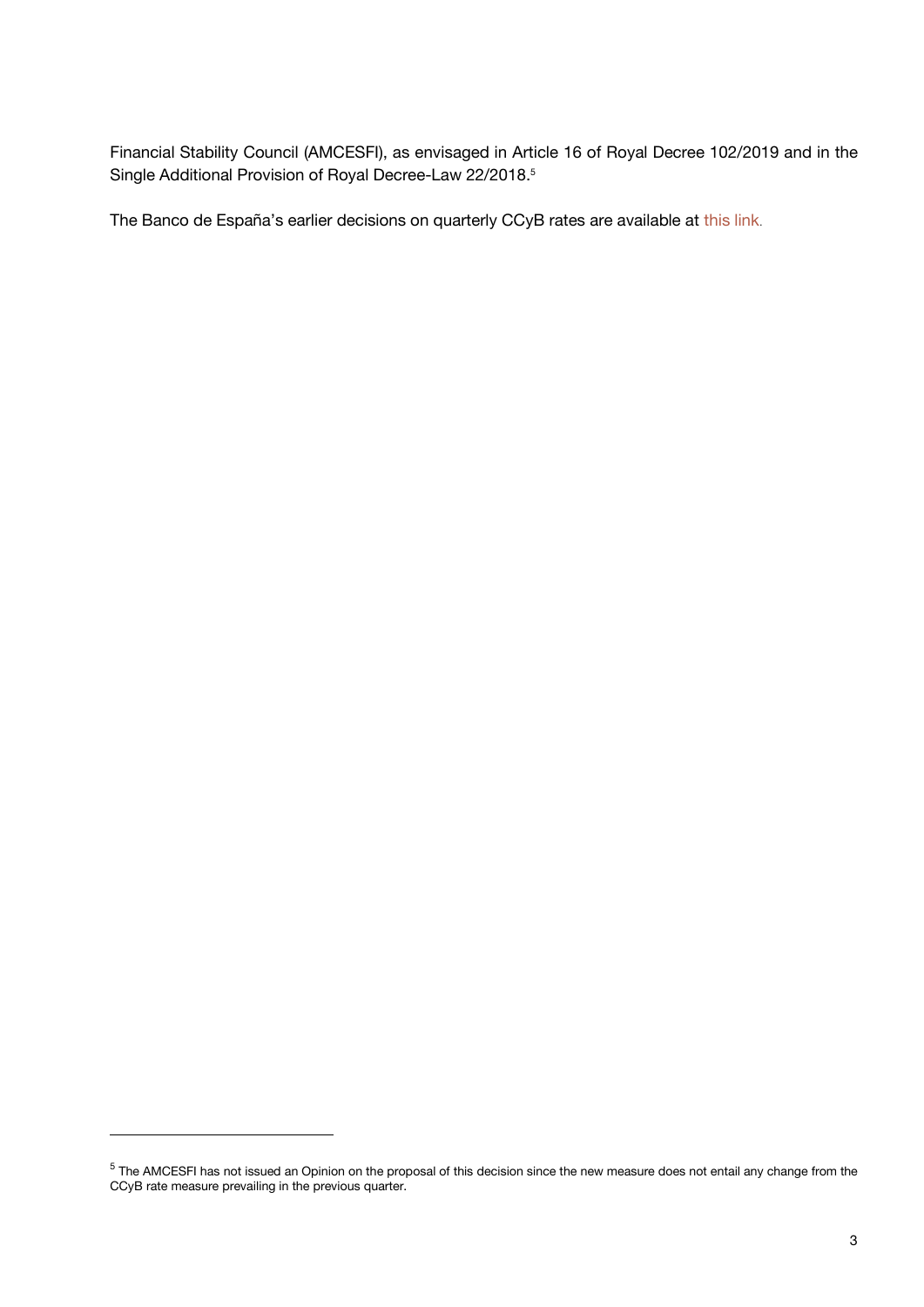## **Table 1. Quantitative indicators**

|                                                              | Latest data     | Previous<br>observation | Average<br>since 1970 | Minimum<br>since 1970 | Maximum<br>since 1970 | Standard<br>deviation<br>since 1970 | Average 1999.<br>$2008^{(a)}$ | Minimum<br>since 1999 | Maximum<br>since 1999 |
|--------------------------------------------------------------|-----------------|-------------------------|-----------------------|-----------------------|-----------------------|-------------------------------------|-------------------------------|-----------------------|-----------------------|
| Credit-to-GDP gap <sup>(b)</sup>                             | $-6.8$          | $-7.3$                  | $-2.2$                | $-30.9$               | 18.6                  | 11.7                                | 12.3                          | $-30.9$               | 18.6                  |
| Econometric models of credit<br>imbalances <sup>(c)</sup>    | $[-12.2 - 7.6]$ | $[-12.8 - 7.6]$         | [0.1 0.6]             | $[-28.2 - 15.8]$      | [26.6 42.4]           | [11.6 19.3]                         | [6.2 14.4]                    | $[-15.9 - 15.1]$      | [26.6 42.4]           |
| Credit-to-GDP ratio                                          | 153.1           | 155.4                   | 123.6                 | 75.5                  | 226.5                 | 49.1                                | 152.4                         | 92.3                  | 226.5                 |
| Credit intensity <sup>(d)</sup>                              | 0.0             | 2.4                     | 9.9                   | $-19.4$               | 34.5                  | 10.3                                | 22.0                          | $-19.4$               | 34.5                  |
| Indicators of real estate price<br>imbalances <sup>(e)</sup> | $[-6.5 0.1]$    | $[-4.2 0.8]$            | $[-7.1 - 2.1]$        | $[-45.8 - 31.8]$      | [24.1 50.6]           | [12.9 20]                           | [3.2 10.6]                    | $[-45.8 - 31.8]$      | [22.4 50.6]           |
| Debt service ratio <sup>(f)</sup>                            | 15.4            | 15.4                    | 18.2                  | 12.1                  | 24.4                  | 2.9                                 | 17.7                          | 12.6                  | 24.4                  |
| Current account balance (9)                                  | 1.1             | 0.5                     | $-2.0$                | $-10.5$               | 3.2                   | 3.0                                 | $-6.1$                        | $-10.5$               | 2.5                   |
| Output gap <sup>(h)</sup>                                    | 0.9             | 0.7                     | $-0.4$                | $-8.4$                | 5.6                   | 3.3                                 | 3.0                           | $-8.4$                | 5.6                   |
| Annual real GDP growth 0                                     | 2.0             | 2.1                     | 2.6                   | $-3.7$                | 8.2                   | 2.3                                 | 3.6                           | $-3.7$                | 5.2                   |

Source: Banco de España, INE and own calculations.

Notes: The "Latest data" column refers to end-June 2019, unless otherwise stated. The indicators are expressed in percentages (%), with the exception of the credit-to-GDP gap, indicators of real estate price imbalances and the output gap, which are expressed in percentage points (pp). Some figures may differ slightly from those published in previous press releases owing to the updating of data (flash estimates) published by INE (the National Statistics Institute). The credit measure considered comprises total funding to the nonfinancial private sector, which includes bank lending as well as debt issuance. For more information on the CCyB, see Castro C., A. Estrada and J. Martínez, "The Countercyclical Capital Buffer in Spain: An Analysis of Key Guiding Indicators", Working Paper 1601, Banco de España.

(a) 1999 marks the start of the third stage of Economic and Monetary Union (introduction of the euro); 2008 was the last year before the start of the most recent systemic banking crisis in Spain.

(b) The "credit-to-GDP gap" is calculated as the deviation of the credit-to-GDP ratio from its long-term trend, using a one-sided statistical Hodrick-Prescott filter (with a smoothing parameter adjusted to 25,000, instead of 400,000 as in the standardised BCBS specification). For further details on the calculation of the gap, see Galán, J.E., "Measuring credit-to-GDP gaps. The Hodrick-Prescott filter revisited", Occasional Paper 1906, Banco de España, and Box 3.2 of the Banco de España's Financial Stability Report, Spring 2019.

(c) (Semi-)structural models of unobserved components (UCM) and vector error correction (VEC) for measuring credit imbalances in relation to macrofinancial variables (GDP, interest rates and house prices). For further information, see Galán, J.E. and J. Mencía (2018), "Empirical Assessment of Alternative Structural Methods for Identifying Cyclical Systemic Risk in Europe", Working Paper 1825 of the Banco de España, and Box 3.1 of the Banco de España's Financial Stability Report, November 2018.

(d) The "credit intensity" indicator is calculated as the annual change in credit to the non-financial private sector divided by cumulative GDP of the past four quarters.

(e) The ranges in each column show minimum and maximum values of a set of indicators of residential real estate prices relative to their long-term trends. Some of these indicators are obtained using a statistical filter and others using econometric models.

(f) Debt service ratio of the non-financial private sector, calculated according to the specification set out in Drehmann M. and M. Juselius (2012) "Do debt service costs affect macroeconomic and financial stability?", BIS Quarterly Review, September.

(g) In terms of GDP.

(h) The "output gap" measures the difference between the actual and potential level of GDP. For further information, see Cuadrado, P. and E. Moral-Benito (2016), "*Potential growth of the Spanish economy*", Occasional Paper 1603, Banco de España.

(i) The latest figure refers to the third quarter of 2019.